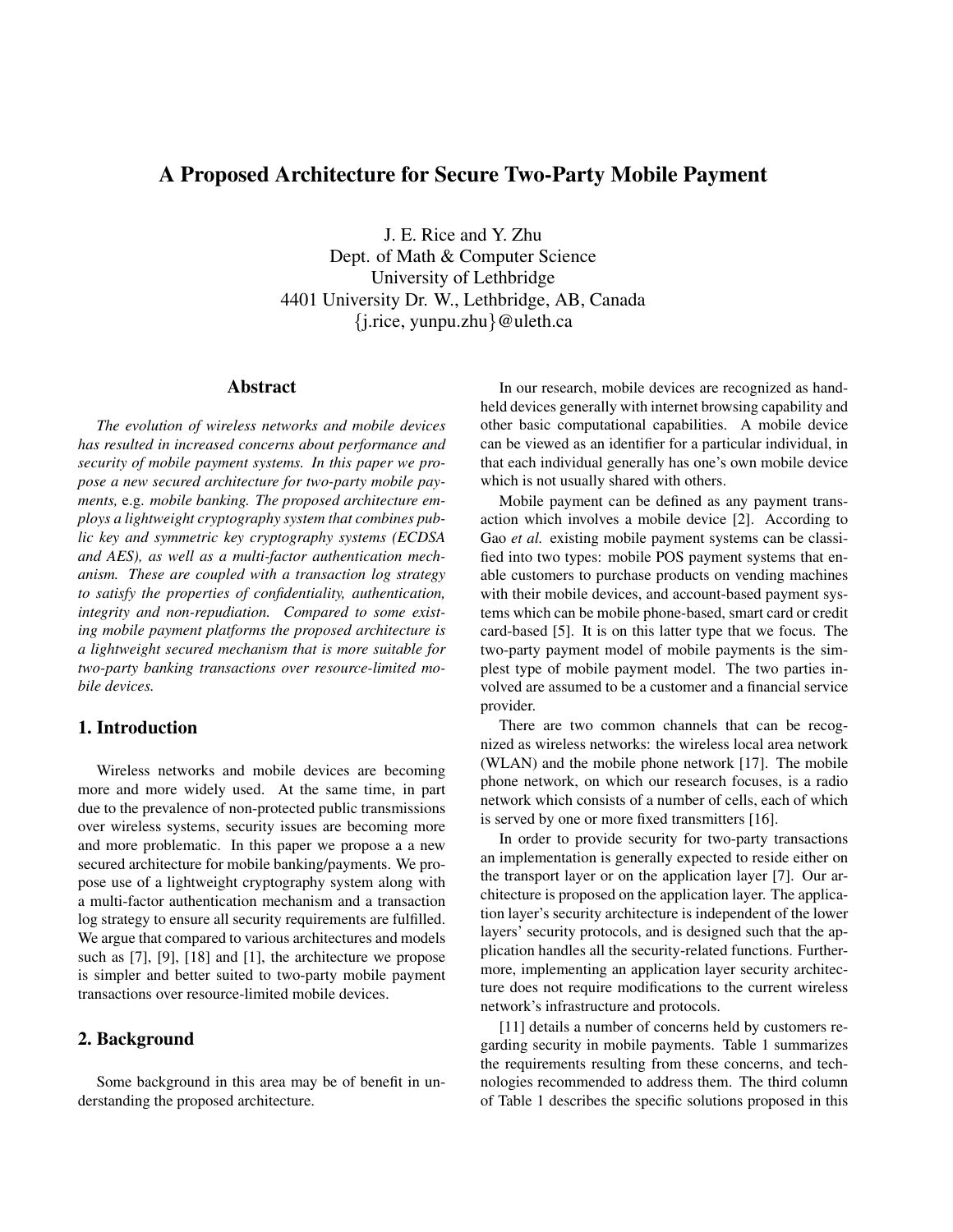paper for addressing each of the concerns.

| Security        |                   |                        |
|-----------------|-------------------|------------------------|
| Requirement     | Technology        | Solution               |
| Authentication  | Possession        | mobile device          |
|                 | Knowledge         | PIN                    |
|                 | Property          | userid/password        |
|                 | Digital Signature |                        |
| Integrity       | Digital Signature | <b>ECDSA</b>           |
| Non-repudiation | Digital Signature |                        |
|                 | Log               | <b>Business</b>        |
|                 |                   | <b>Transaction Log</b> |
| Confidentiality | Encryto/Decrypto  | <b>AES</b>             |

**Table 1. Security requirements for mobile transactions, along with the technologies recommended for these requirements and solutions to address them.**

## 3. Related Work

In this section we give an overview of some related work.

## 3.1. J2ME Application-Layer End-to-End Security Architecture

Itani and Kayssi present JASA, an application-layer security architecture based on the Java 2 Platform, MicroEdition (J2ME) [7] to ensure end-to-end security for mcommerce. JASA uses pure Java components to provide end-to-end security between a wireless J2ME-based client and J2EE-based servers. As in our proposal, this solution also does not require any modification to the underlying protocols or wireless network infrastructure.

JASA consists of a client side and server side. The client application consists of a Mobile Information Device Profile (MIDP) on top of the Connected Limited Device Configuration (CLDC) profile. These provide the necessary methods needed for encapsulating an HTTP connection, and the result is that JASA can be easily employed in the current wireless network environment. AES is employed to provide encryption and decryption. On the server side the application is specified for the Java 2 Platform Enterprise Edition (J2EE) and intended to be deployed on an J2EE application server such as IBM WebSphere or Sun Glassfish.

One disadvantage of JASA is that AES is a symmetric ciphering algorithm, meaning that the server and the client

share the same key. AES can not guarantee non-repudiation in the transaction between two parties.

## 3.2. Lightweight Security for Mobile Commerce Transactions

K. Lam *et al.* proposed a lightweight security mechanism (LSM) [9] for protecting electronic transactions over handheld devices. The concept of a wireless protocol gateway was introduced in this proposal. A wireless protocol gateway serves as a fixed-line agent for the handheld devices. Handheld devices are connected to the gateway via the mobile phone network and the gateway is connected to the application server via a fixed line network.

Transactions in LSM are implemented by a combination of the wireless protocol gateway and an end-to-end security mechanism. The mechanism presumes that the mobile handheld device supports plug-in or applet implementations in an Internet browser environment. In communications between the handheld device and the wireless protocol gateway an authentication protocol is established through the sharing of a symmetric secret key. The fixed line network communication between the wireless protocol gateway and the application server consists of a combination of public key cryptography and simple password authentication. A tamper-resistant hardware device is suggested in order to ensure non-repudiation.

While LSM meets the security requirements of mobile commerce in authentication, confidentiality, integrity and non-repudiation, there are some disadvantages of this proposal. One disadvantage is that there is a security gap at the wireless protocol gateway. The wireless gateway receives the traffic from handheld devices, decrypts the traffic with the symmetric key and encrypts them again using public key cryptography, then sends the data to the application server. This can result in exposure of the data.

Another disadvantage is the way that the mobile transaction is implemented on the mobile phone network. The mobile phone network is provided by mobile network operators, while the mobile application service is offered by application providers such as banks. Application providers may not want mobile network operators to be involved in their security planning; however in LSM it is essential for both the client and server to keep their cryptography key pairs away from third parties, and so some joint collaboration to achieve this may be required.

### 3.3. iKP and SET

iKP (Internet Keyed Payment Protocols) is a group of secure payment protocols developed by IBM Research Division [8, 1]. All iKP protocols are based on RSA public key cryptography. However, the number of public keys (which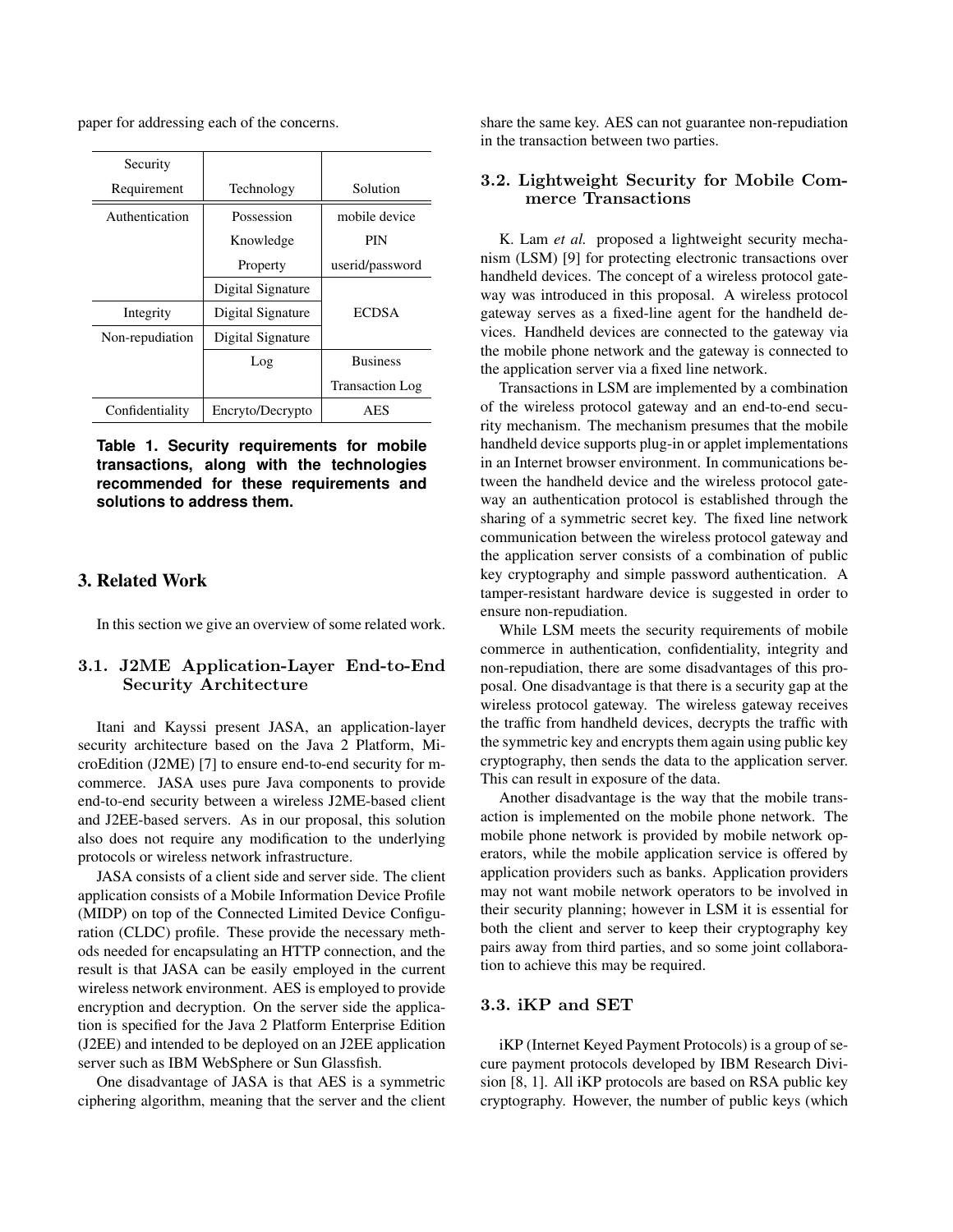is sometimes referred to by the  $i$  in  $iKP$ ) is varied according to the particular business requirement. This number is mirrored in the name of the individual protocols: 1KP, 2KP, and 3KP. The simplest protocol, 1KP, only asks for one of the three parties involved to hold a public key.

The Secure Electronic Transaction (SET) specification is an open encryption and security specification designed to protect credit card transactions on the Internet. Various bigname companies collaborated in the development of SET and SET is currently supported by major corporations such as VISA Inc. and MasterCard. As a standard protocol SET has been defined to ensure the security of credit card payments on the Internet, but its transaction flow and implementation of security can also be applied to wireless networks. Details of the SET specification can be found in [18].

Both SET and iKP are credit-card payment protocols. Although they have been successfully implemented for ecommerce on a wired network, they are too heavy-loaded to operate on resource constrained devices such as mobile devices and wireless networks. SET and iKP are comprehensive architectures, not specifically designed for two-party payment transactions; this makes SET and iKP too complex for efficient and realistic implementations of two-party mobile payment transactions.

#### 4. Proposed Architecture

We propose a new secured architecture for two-party mobile payment (SA2pMP) based on JASA and LSM. SA2pMP implements a digital signature module and a transaction log strategy to solve the problem of nonrepudiation, which was not ensured in JASA. SA2pMP's proposed structure overcomes the security gap at the wireless protocol gateway that is found in LSM, and as well the physically distributed transaction log strategy lowers the wireless network operator's involved sensitivity and increases its capability as a third trusted auditor.

#### 4.1. Network Module

The architecture proposed for SA2pMP is designed for banking transactions to be carried out on mobile devices. In a normal banking transaction there are two parties involved: the customer and the bank. The customer taking part in our banking transaction is also the mobile device's holder and owner. The customer's mobile device communicates with the bank's mobile server via HTTP/HTTPs. As illustrated in Figure 1, the mobile device connects with a network gateway through the mobile network provided by a network operation provider. For example in Canada Rogers provides its users data service which enables users' mobile devices to access HTTP/HTTPs applications through their

mobile network. Wired networks connect the banking system and the network gateway. Except for constraints in network bandwidth and mobile devices, this physical network architecture is transparent to the mobile banking platform.



**Figure 1. Network module for SA2pMP.**

### 4.2. Security Mechanism

As Figure 2 illustrates, data are transferred in a open, public wireless network environment. This is not a secured network environment. During a transaction the system combines the transaction message and the digital signature's public key and both are transferred over this unsecured network link. It is not necessary to encrypt a public key used in a digital signature system, and so we can transfer the public key over an open wireless network. The transaction message (*msg*) must be protected from third party eavesdropping, and so we use the signature layer and the encryption layer to process *msg*. This means that in our architecture the digital signature layer is not independent of the encryption layer. Another reason for crossing the signature layer and the encryption layer is to ensure the message is sent from a specific client to a specific server. For these reasons, we combine the *SIM* (Subscriber Identifier Module Number), *PHID* (mobile phone serial number, or PHone IDentifier), and *ACCID* (user's bank account number, or ACCount IDentifier) as the identifier  $ID<sub>C</sub>$  (client ID), then sign this together with the message. This is described by Equation 1 where  $E$  refers to the encryption of the message and  $S$ refers to the digital signature signing operation.

$$
Client \rightarrow Bank : E(S(msg, ID_C)) \tag{1}
$$

Cryptography The Elliptic Curve Digital Signature Algorithm (ECDSA) is one approach to implementing the Digital Signature Algorithm (DSA). ECDSA has been applied to wireless networks because of its low computational cost and short key size, both of which reduce the overhead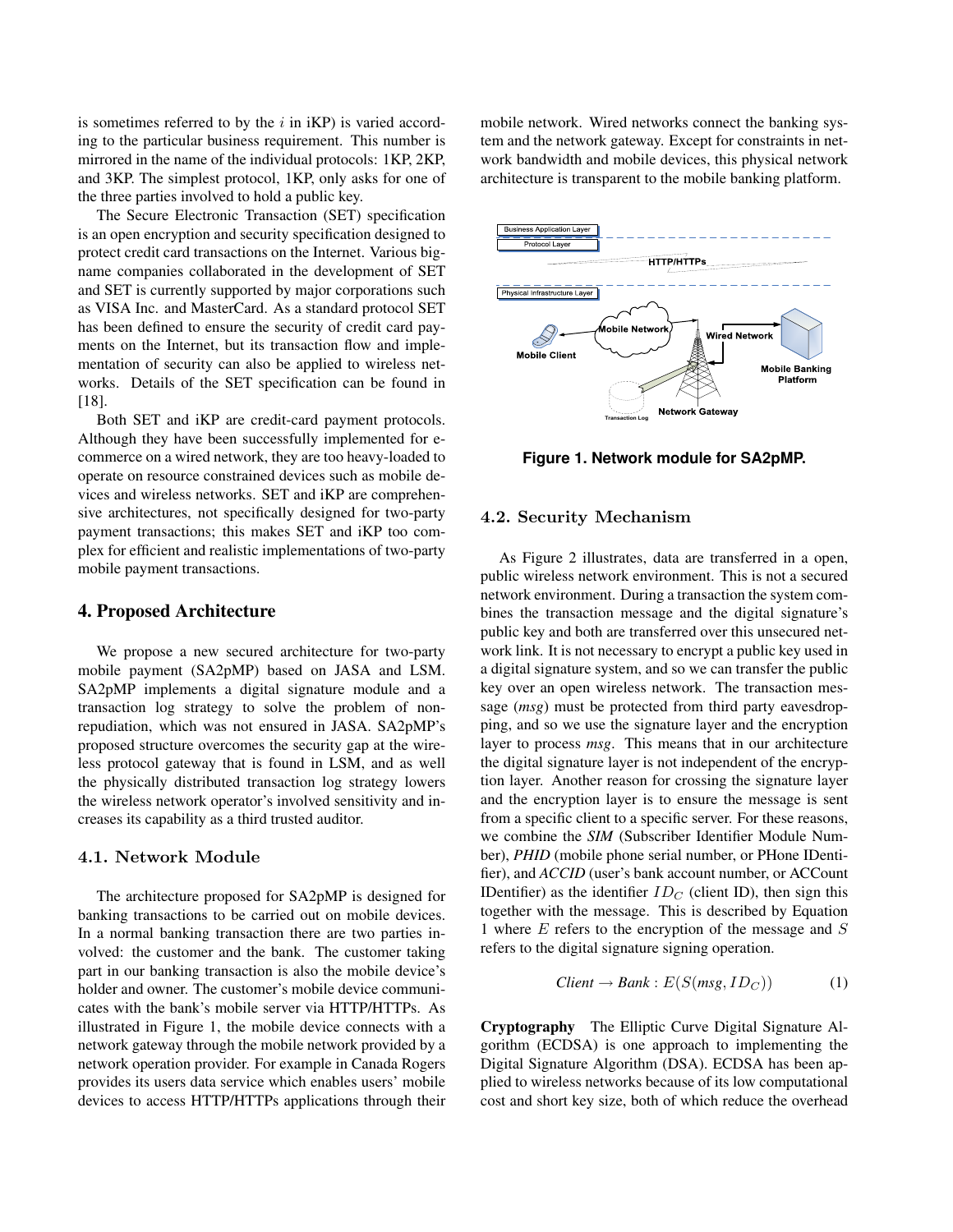

**Figure 2. Security scheme for SA2pMP.**

in a wireless and resource constraint environment [19]. Details of ECDSA can be found in [4]. The key size is 192 bits which is chosen based on [10] and [15]. The algorithm uses SHA-1 for message digesting. AES is employed for encryption and decryption.

Multi-factor Authentication Strategy Authentication is concerned with ensuring that a communicating entity is the one that it claims to be [14]. To meet recommendations in [3], our proposal should provide strong authentication. To satisfy this we chose these factors from [12]:

- Something you have: A mobile device is an physical object, thus the user's possession of this physical object can be one factor in ensuring authentication.
- Something you know: The mobile banking platform is an integrated banking system. As such it is a part of banking infrastructure and each user has his/her own userid/password for this system.
- Something you have: Mobile devices need the wireless connection services offered by telecommunication providers, and a mobile device must possess a mobile phone number offered by wireless network services. This number plays the role of the Personal Identity number.
- Something the user is or does: Digital signature is an important technology which also provides authentication of a message.

Transaction Log Strategy We suggest a new cooperative relationship between the financial service provider and the wireless network operator. Along with the digital signature a transaction log strategy is used to ensure non-repudiation. The transaction log server is a security mechanism to protect a bank from repudiation between users and bank. If a user refuses to admit participating in a mobile transaction, the transaction log server can provide the transaction records as proof. The definition of the network protocol gateway in LSM [9] is used to realize our business transaction log server. Illustrated by Figure 1, the network gateway is provided by the mobile network operator, which is not in the same business unit with the bank. The mobile network operator objectively takes the role as the third trusted auditor. In that, the transaction log server is logically a part of the mobile banking platform, but in our architecture we suggest that it be physically positioned on the network gateway.

## 4.3. Key Management

Key management is concerned with the secure generation, distribution, and storage of keys [13]. Secure methods of key management are important to a secured mobile payment system. When the key is randomly generated the system must prevent impersonation. In practice most attacks on public key systems will be aimed at the key management, rather than at the cryptographic algorithm(s)) [13]. In our architecture the two key pairs required are used both for the digital signature and in encryption. Figure 3 illustrates our proposed key management strategy for the digital signature.



**Figure 3. Digital Signature Key management for SA2pMP.**

Digital Signature Key Management We propose the use of a digital signature to ensure non-repudiation during the transactions. Public key cryptography does not share any secrets between the two parties involved. A private key contributes to generating the digital signature on one side, and on the other a public key is used to verify the digital signature. To keep the private key secret we propose to generate the key pair in the mobile device. When a user starts to use the mobile payment application no key exists yet in the system, and a Key Generation function is called to generate a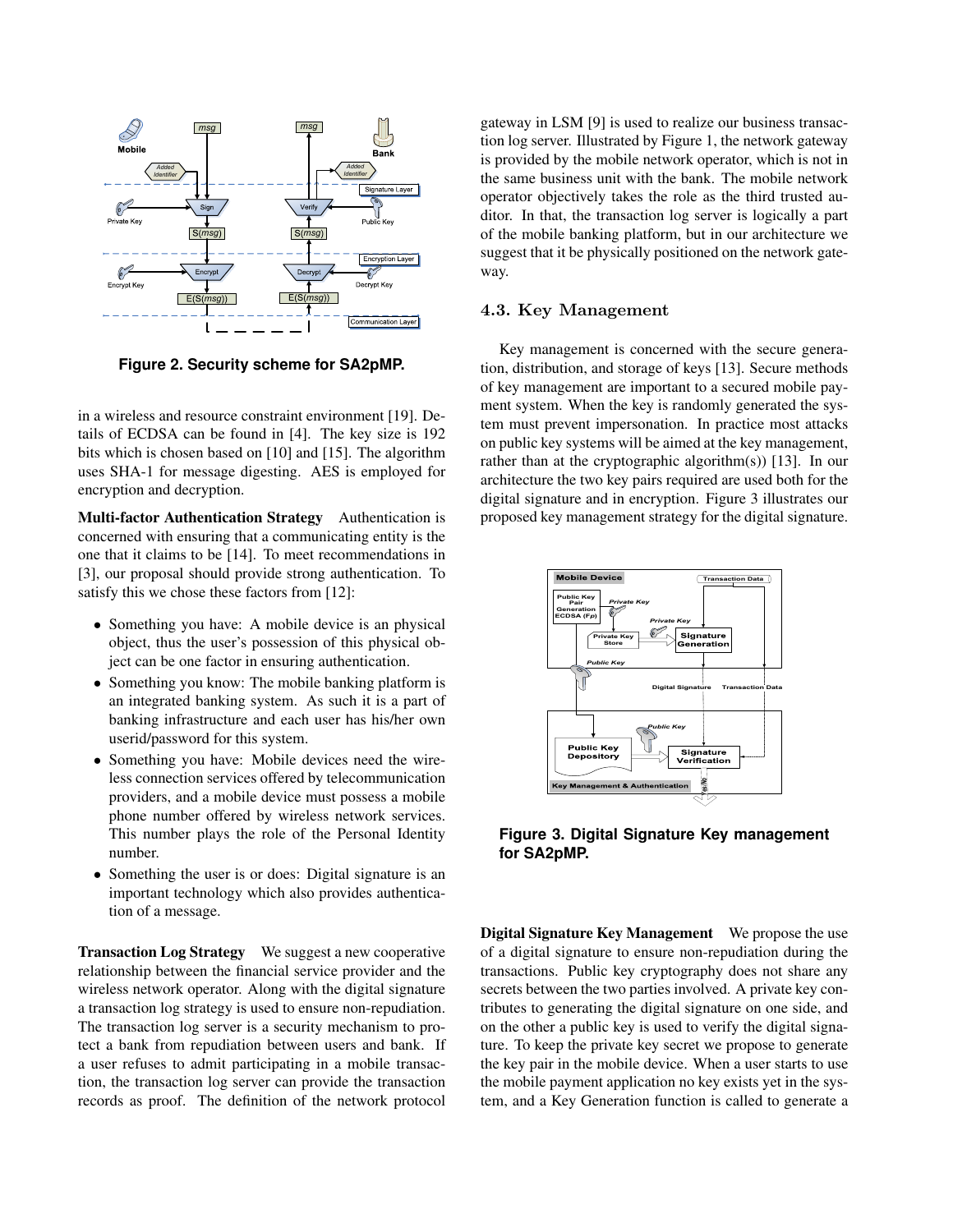key pair before processing the transaction. The keys must then be distributed and stored.

The private key is stored in the mobile device, either using File Stored in JAR or Record Stored in RMS. File stored in JAR refers to storage of the private key in the same jar package as the application program. This would rely on the fact that in the process of compilation of the Java application, class files in machine language are generated, and this process would obscure any details of the private key incorporated into the JAR. Record Stored in RMS (Record Management System)refers to the use of a subsystem of the MIDP in the Java ME standard [6]. The RMS APIs provide the ability to manipulate records in a record store and share records within an application, but sharing of records between different applications is prohibited (in MIDP2.0).

The public key is transferred to the authentication server in the banking server and then stored in a public key depository. Security on the server side is not within the scope of this proposal, and so we do not propose any details for this depository.

This will only take place once unless a renewed key pair is requested. This process can run off-line, not requiring any communications, and not competing with other transaction processing for computational resources. A key pair will eventually expire, and renewal of a key pair must initiated by the banking server. Once the server detects that renewal is needed, a notice (such as SMS) must be sent to the mobile device to generate a new key pair.

Encryption Key Management Generation of the encryption key takes place on the server. Encryption and decryption share the same secret key, which clearly cannot be transferred over the open wireless network due to the risk of interception. We propose that this key be stored in the program application jar package; then users would be issued the key along with the application package when they register for mobile banking services with their bank. On the server side we assume that the bank's security measures are sufficient.

## 5. Implementation

For space reasons, full implementation details cannot be included in this paper. Figures 4, 5(A) and 5(B) illustrate the proposed designs for the banking module, client architecture and server architecture for SA2pMP.

### 5.1. SA2pMP Mobile Client Architecture

The client portion of the proposed SA2pMP is intended to be built on Java ME enabled mobile devices. Figure 5(A) illustrates the architecture of the mobile client. The mobile client system is composed of the four modules described below.



**Figure 4. Mobile banking module design for SA2pMP.**



**Figure 5. (A) Mobile client architecture for SA2pMP. (B) Mobile banking server architecture for SA2pMP.**

Business Logic Module The BLM is in charge of all particular business functions between bank and user. These business functions will generated different entities, and the user can choose individual entities' composition according to his/her individual requirements.

Security Module The SM is to be responsible for security issues. After the user's request has been processed by the BLM, an information message is generated. This message will be processed with digital signature and encryption in the SM. Following the rules of ECDSA we read the private key from the KLM, and then affix the digital signature to the original message, along with the encryption. The encrypted message is the communication entity which will be sent by the CM to the mobile banking server.

Communication Module The CM is the module in charge of the network link. We propose the use of HTTP. The CM handles information exchange between the mobile client application and the mobile banking server.